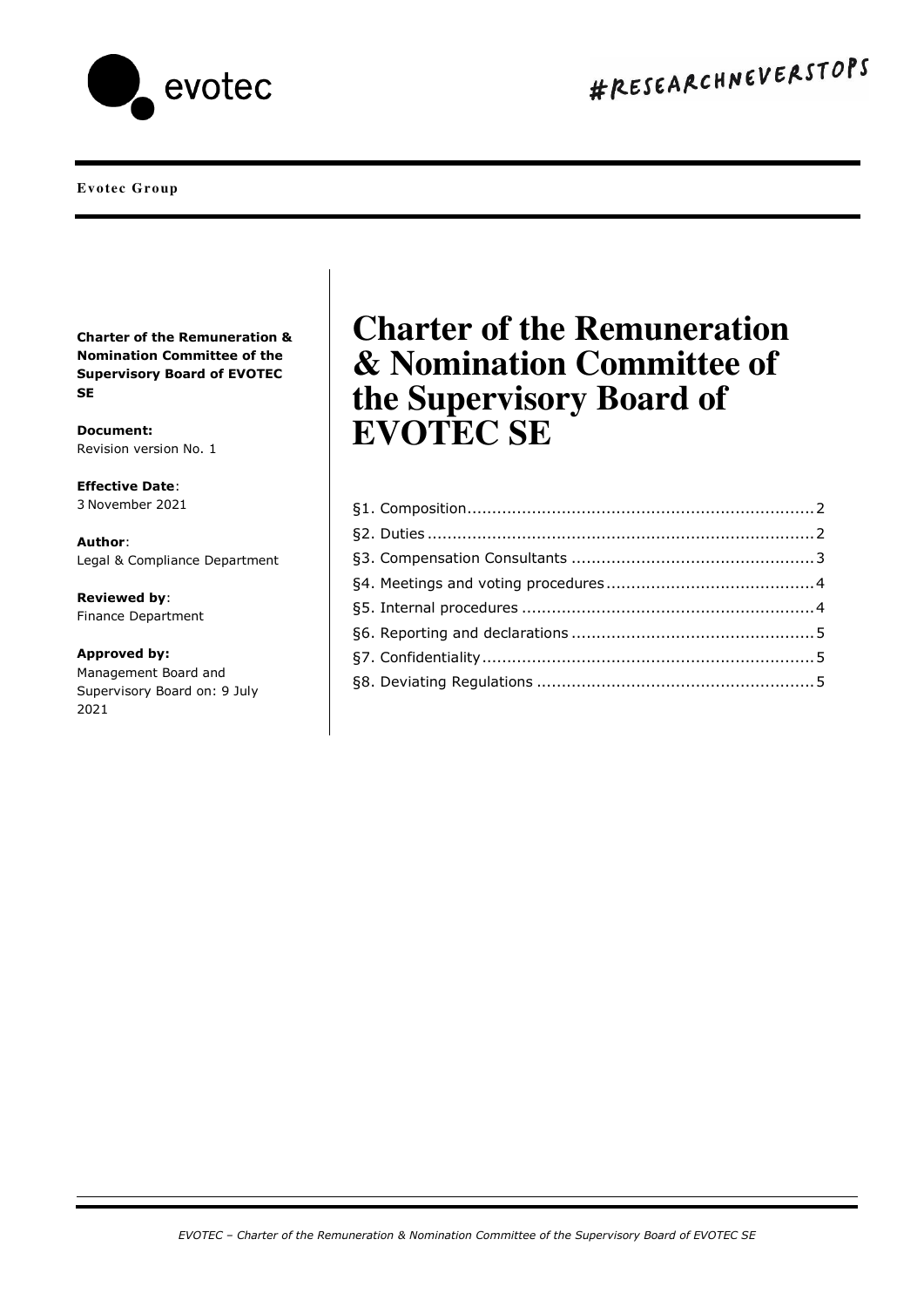

## **§1. COMPOSITION**

- <span id="page-1-0"></span>1. The Remuneration & Nomination Committee comprises of a minimum of three members of Evotec's Supervisory Board, including the Chairperson of the Supervisory Board.
- 2. All Committee Members shall be independent within the meaning of NASDAQ Rule 5605(d)(2), except as permitted by the applicable NASDAQ rules.
- 3. The chairperson of the Supervisory Board shall serve as the Chairperson of the Remuneration & Nomination Committee. The Chairperson shall be primarily responsible for the proper functioning of the Remuneration & Nomination Committee. He or she shall act as the spokesman of the Remuneration & Nomination Committee and shall be the main contact for the Management Board as well as the Supervisory Board. The Chairperson must be independent of the Company and the Management Board within the meaning of the German Corporate Governance Code.

# **§2. DUTIES**

- <span id="page-1-1"></span>1. The Remuneration & Nomination Committee shall perform all of the duties assigned to it by law, by a decision of the Supervisory Board or by this Charter. The primary function of the Remuneration & Nomination Committee is to assist the Supervisory Board in oversight of compensation of the Management Board and nominations of members to the Management Board as well as members to the Supervisory Board.
- 2. The Remuneration & Nomination Committee shall provide independent oversight of the compensation of the members of the Management Board as follows:
	- a) review annually the corporate goals and objectives applicable to the compensation of the members of the Management Board, including the Chief Executive Officer ("CEO"), and evaluate at least annually their respective performance in light of those goals and objectives, and make recommendations to the Supervisory Board regarding the corporate goals, objectives and their respective compensation based on the review and the evaluation;
	- b) review and make recommendations to the Supervisory Board regarding the compensation of the members of the Management Board, including incentive compensation plans, equity-based plans and incentive compensation arrangements (to determine whether they encourage excessive risktaking, to review and discuss at least annually the relationship between risk management policies and practices and compensation, and to evaluate compensation policies and practices that could mitigate any such risk), , including, in particular, the regular review of adequacy and structure of the remuneration system for the Management Board members, in particular, taking into account the respective recommendations of the German Corporate Governance Code as well as votes and comments of shareholders of the Company regarding the remuneration system and remuneration reports;
	- c) review, and make recommendations to the Supervisory Board regarding, among others, the adoption, amendment, conclusion, termination or other arrangements in respect of any service agreements and any severance arrangements or plans, including any benefits to be provided in connection with a change in control, for the CEO and other members of the Management Board;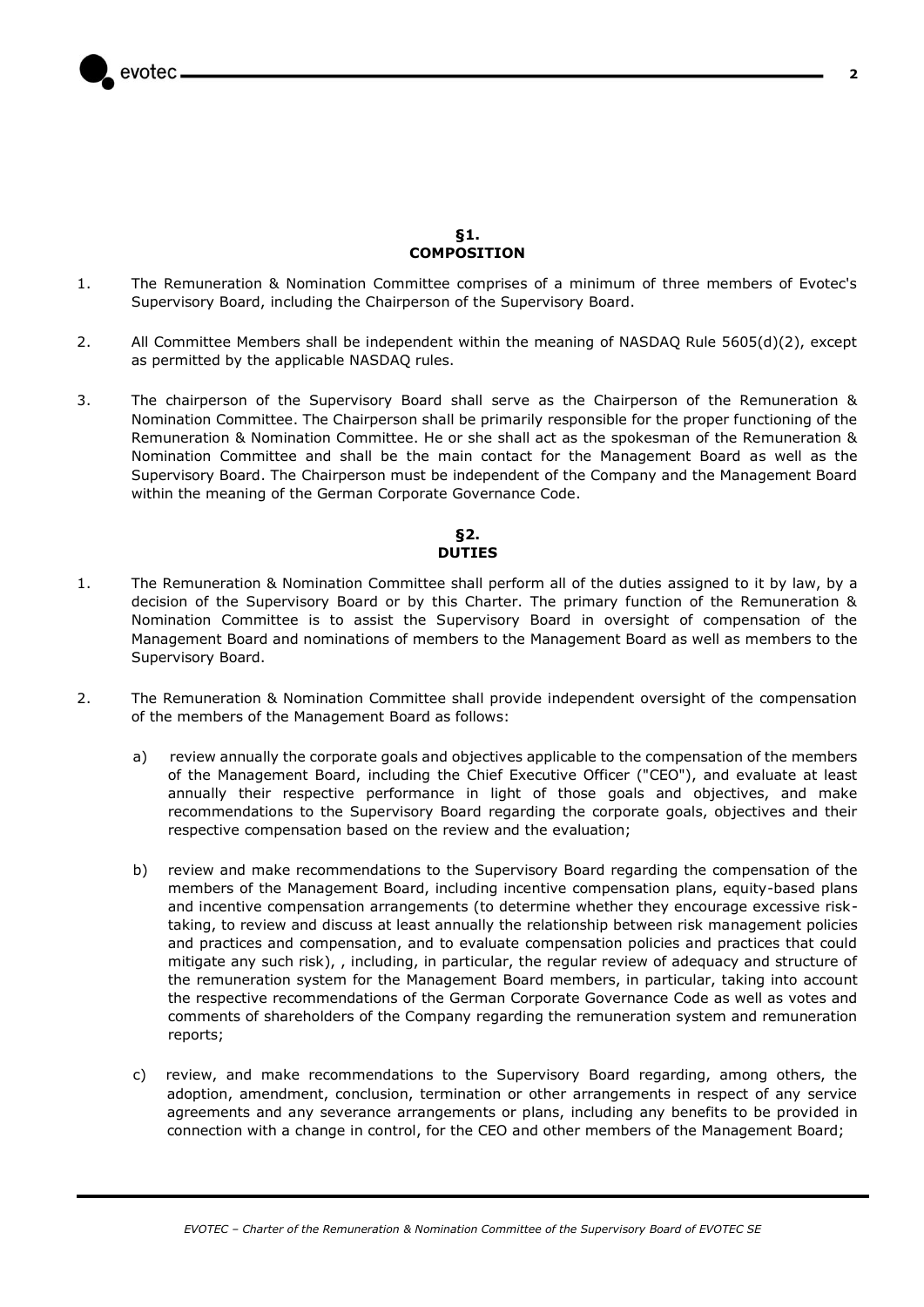

- d) assist the Supervisory Board in its long-term succession planning concerning the composition of the Management Board and in its oversight of the Management Board's human resources management, including the Management Board's responsibility for corporate culture, diversity, equity and inclusion, recruiting, retention, attrition, talent management, career development and progression, succession, and employee relations; and,
- e) review regularly and make recommendations to the Supervisory Board regarding all compensation and benefits for service on the Supervisory Board and Supervisory Board committees as necessary, including the remuneration system for the Supervisory Board.
- 3. The Remuneration & Nomination Committee shall provide independent oversight of nominations to the Supervisory Board as follows:
	- a) determine the qualifications, qualities, skills, and other expertise required to be a member of the Supervisory Board heeding the profile of skills and expertise prepared by the Supervisory Board and to develop, and recommend to the Supervisory Board for its approval, criteria to be considered in selecting nominees for the Supervisory Board;
	- b) identify and screen individuals qualified to become members of the Supervisory Board, consistent with the criteria determined above, including the preparation of the resolution proposals to be submitted to the Annual General Meeting by the Supervisory Board;
	- c) preparing the Supervisory Board's evaluation of the independence of candidates with respect to the standards of the German Corporate Governance Code, the Nasdaq listing standards and the Securities and Exchange Commission;
	- d) review and make recommendations to the Supervisory Board regarding committees' sizes, structures and compositions and the appointment of its members to serve as members of each committee and committee chairperson annually; and
	- e) review and make recommendations to the Supervisory Board regarding any requests from members of the Management Board to stand for election to any outside for-profit boards.
- 4. The Remuneration & Nomination Committee makes proposals for the appointment and dismissal of members of the Management Board.

## **§3. COMPENSATION CONSULTANTS**

- <span id="page-2-0"></span>1. The Remuneration & Nomination Committee may, in its sole discretion, retain or obtain the advice of a compensation consultant, legal counsel or other adviser, after taking into account the specified Nasdaq factors. The Remuneration & Nomination Committee shall be directly responsible for the appointment and oversight of the work of any compensation consultant, legal counsel and other adviser retained by it. The Company must pay a reasonable compensation, as determined by the Remuneration & Nomination Committee, to a compensation consultant, legal counsel or any other adviser retained by it.
- 2. Should the Remuneration & Nomination Committee retain or obtain the advice of an external compensation consultant, legal counsel or other adviser, to develop the remuneration system for the Management Board and to evaluate whether the remuneration is appropriate, the Remuneration &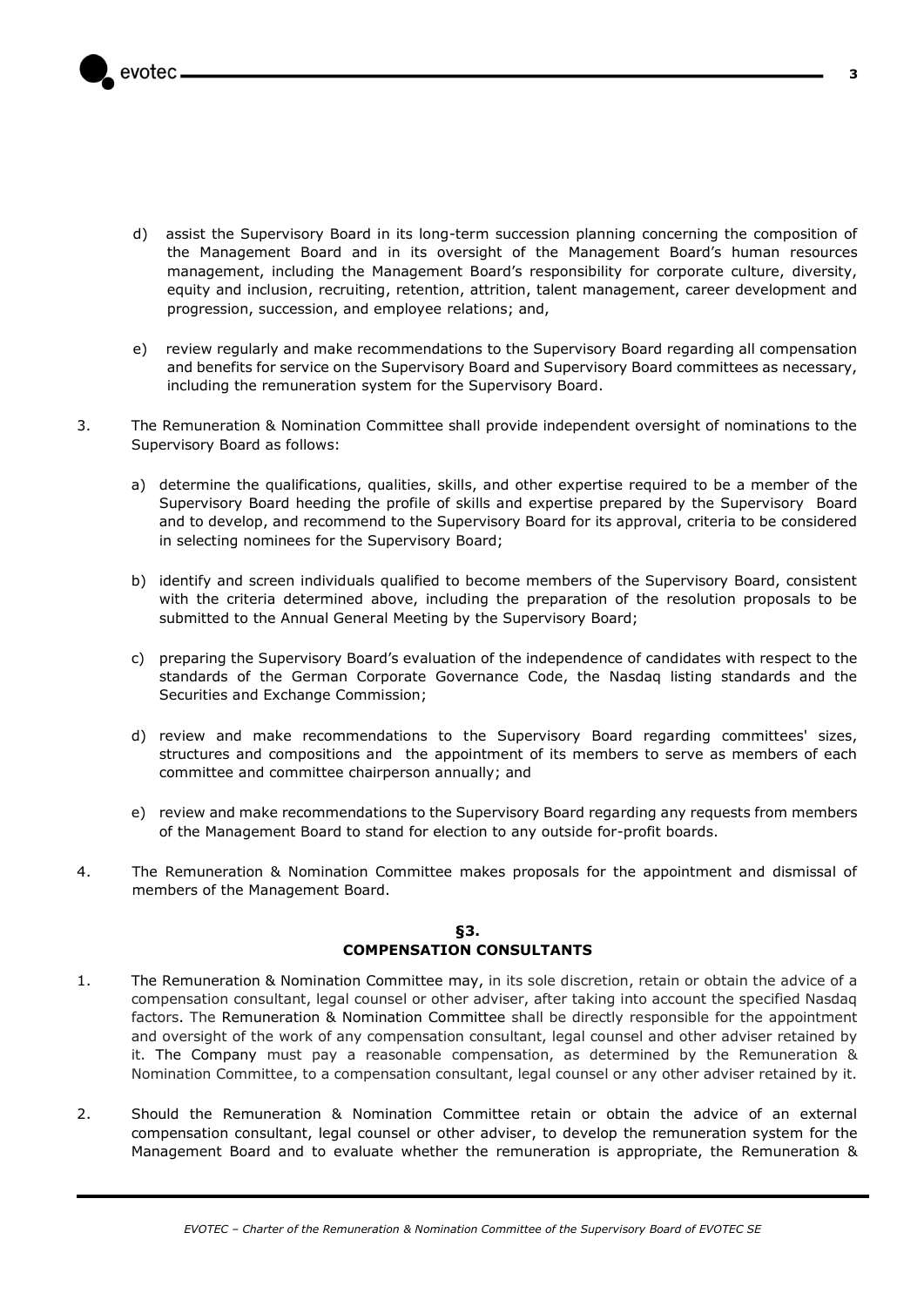Nomination Committee shall ensure that such expert is independent from both the Management Board and the Company.

#### **§4. MEETINGS AND VOTING PROCEDURES**

- <span id="page-3-0"></span>1. The Remuneration & Nomination Committee meets at least semi-annually at the invitation of its Chairperson. Meetings of the Remuneration & Nomination Committee shall be convened, with at least one week notice, by the Chairperson notifying the place and time of the meeting. When required the Chairperson is entitled to waive the notice period stated above.
- 2. All meetings shall be organized such as to follow reasonable cost/benefit analyses. This includes the possibility of having telephone or video conferences, if the majority of Committee members do not disagree. The Chairperson can decide that resolutions can be also made via telefax or e-mail.
- 3. The Chairperson of the Remuneration & Nomination Committee may invite other individuals to attend meetings of the Remuneration & Nomination Committee to the extent legally permissible, such as any officer, employee of the Company or the Company's outside legal counsel or compensation consultants. The Management Board members may not be present during voting or deliberations on their respective compensation.
- 4. The provisions of the Rules of Procedure for the Supervisory Board regarding the convening, form and recording of meetings and decisions and regarding quorums and voting procedures shall apply analogously to the proceedings of the Remuneration & Nomination Committee unless otherwise provided for in this Charter. The Remuneration & Nomination Committee shall have a quorum if at least three of its members participate in the passing of a resolution. Resolutions shall be made with simple majority of the votes cast. In the event of a tied vote, the Chairperson's vote shall decide.
- 5. Minutes of the meetings and of the resolutions of the Remuneration & Nomination Committee must be kept and must be signed by the Chairperson.

# **§5. INTERNAL PROCEDURES**

- <span id="page-3-1"></span>1. The Company shall provide new members of the Remuneration & Nomination Committee with appropriate onboarding briefings, and the full Remuneration & Nomination Committee with educational resources and other matters as may be appropriate.
- 2. The Remuneration & Nomination Committee shall have access and is entitled to examine, all businessrelated documents and books, all business information stored on data carriers and all assets and liabilities of the Company in connection with its duties. The Remuneration & Nomination Committee will also have access to the Company's facilities and personnel as it requires in the performance of its duties, to the extent permitted by statutory law. The Remuneration & Nomination Committee may, on a caseby-case basis, authorize a Committee member to exercise the audit rights in line with statutory law.
- 3. The Remuneration & Nomination Committee shall review this Charter annually and recommend any proposed changes to the Supervisory Board for approval.
- 4. This Charter of the Remuneration & Nomination Committee shall be published on the Company's website.